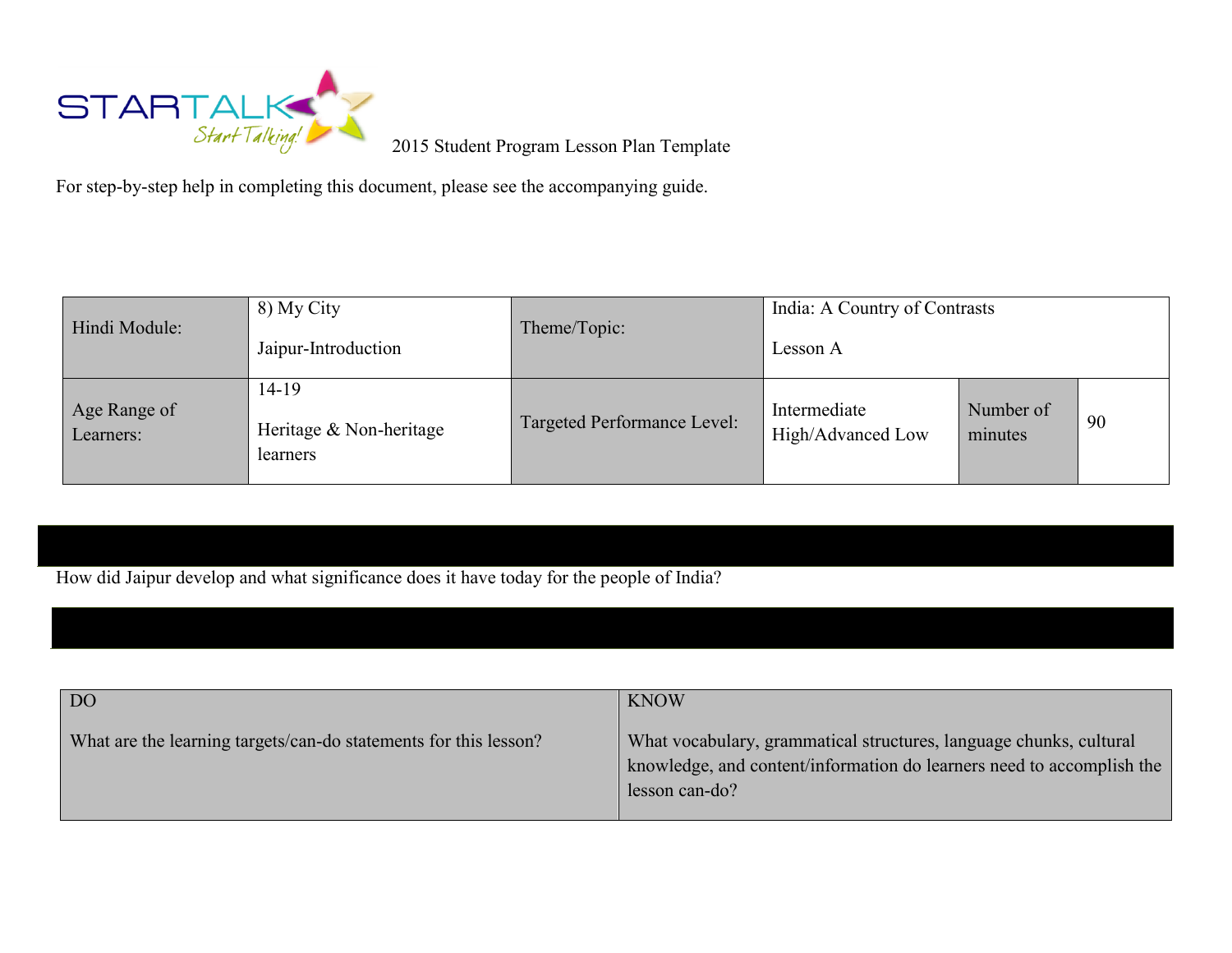| I can discuss the history, architecture, famous monuments and<br>buildings, and the development of the Old City of Jaipur with<br>classmates and native speakers in my community. | (In progress)<br>Facts about the history of the city of Jaipur: when it was formed, how<br>the city developed, and some of its interesting places. |  |
|-----------------------------------------------------------------------------------------------------------------------------------------------------------------------------------|----------------------------------------------------------------------------------------------------------------------------------------------------|--|
| I can deliver a short presentation on an aspect of the city of Jaipur.                                                                                                            | Narration in major time frames                                                                                                                     |  |
| I can summarize information I researched about Jaipur.                                                                                                                            | Descriptive expressions                                                                                                                            |  |
| I can follow short video clips about the city of Jaipur.                                                                                                                          | Complex sentence structures                                                                                                                        |  |
| I can find and use written, visual, and oral resources to use as I gather<br>information about Jaipur.                                                                            |                                                                                                                                                    |  |
| I can write recommendations for travelers to Jaipur.                                                                                                                              |                                                                                                                                                    |  |
|                                                                                                                                                                                   |                                                                                                                                                    |  |

What will learners do (learning tasks/activities/formative assessments) to demonstrate they can meet the lesson can-do?

While searching for information about Jaipur, students notice that the city has the potential to gain status as a World Heritage City. They decide to work together to gather information about Jaipur's history, its historical sites, its architecture, and its contributions to art and culture. Once the work is completed, they will create a website to house the information and present that information to the officials in Jaipur suggesting that they apply to the Organization of World Heritage to be named a World Heritage City.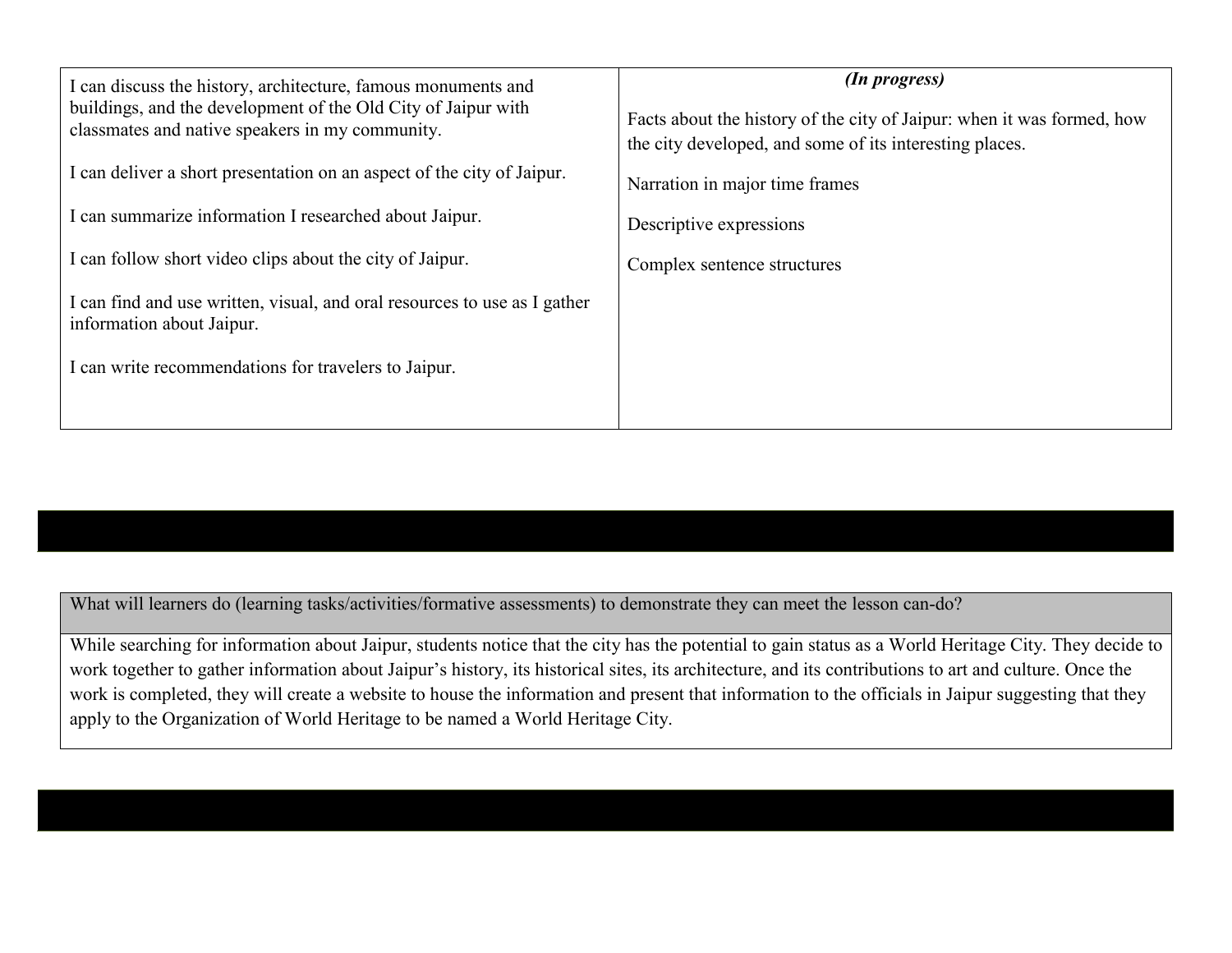| <b>Opening Activity</b>                                                                                                                                                                                                                                                                                                                                                                                                                                |                       |
|--------------------------------------------------------------------------------------------------------------------------------------------------------------------------------------------------------------------------------------------------------------------------------------------------------------------------------------------------------------------------------------------------------------------------------------------------------|-----------------------|
| To set the context for the lesson, the teacher posts large visuals and artifacts from Jaipur around the room and distributes a note                                                                                                                                                                                                                                                                                                                    | Time: 15              |
| taking organizer for students to use as they circulate among the stations. After viewing the visuals and artifacts, students meet<br>with small groups to share the information they gathered about the city.                                                                                                                                                                                                                                          | minutes               |
| The teacher then convenes the class for a discussion about Jaipur. As students talk about their observations, the teacher probes<br>for deeper thinking asking students to provide evidence for their ideas and to explain in depth their conclusions.                                                                                                                                                                                                 |                       |
| Learning Episode                                                                                                                                                                                                                                                                                                                                                                                                                                       |                       |
| The teacher plays the video entitled, "My City-Jaipur" (module 8). As they watch the video, students record information they<br>learn about the city-its history, famous monuments, architecture, the old city, and art and culture. They choose an area to<br>research and form working groups. In their groups, they discuss the process they will use to conduct the research and how they<br>will divide the work.                                 | Time: 20<br>minutes   |
| (The teacher provides authentic texts, web links, video clips for students' use. Further, he/she acts as a coach as they students<br>conduct their research and write their reports. He/She confers with the small groups, offers advice, gives descriptive<br>feedback.)                                                                                                                                                                              |                       |
| Learning Episode                                                                                                                                                                                                                                                                                                                                                                                                                                       |                       |
| Students work on their individual assignments. Once the group members have finished their research, they meet to share what<br>they learned and synthesize the information using sketchnotes. They display their sketchnotes on large stickie notes posted<br>around the room (one for each "research" group).<br>(An explanation and examples of Sketchnotes can be found at the following website:<br>http://www.schrockguide.net/sketchnoting.html) | Time: $30$<br>minutes |
| Learning Episode                                                                                                                                                                                                                                                                                                                                                                                                                                       |                       |

┍